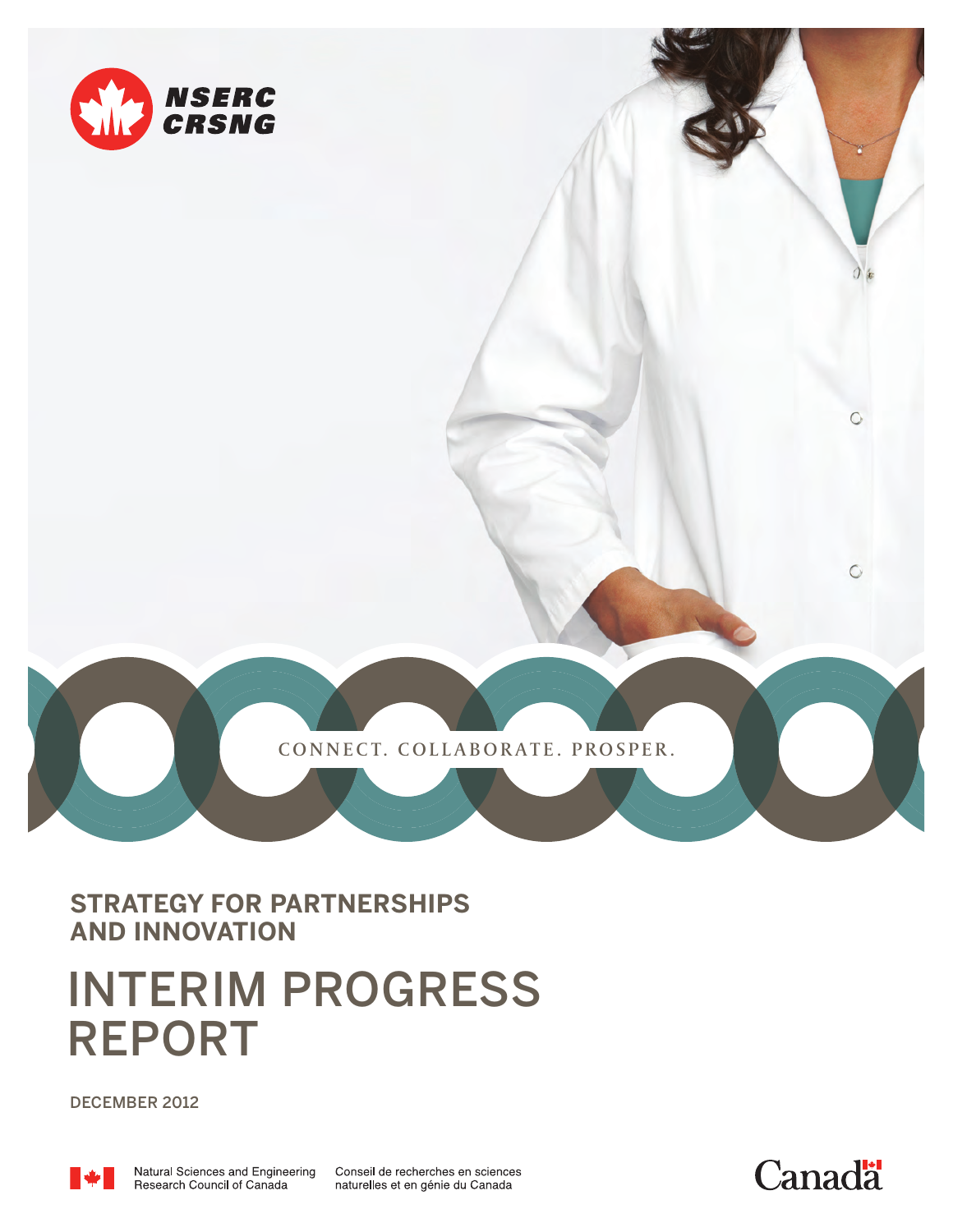**For more information visit www.nsercpartnerships.ca**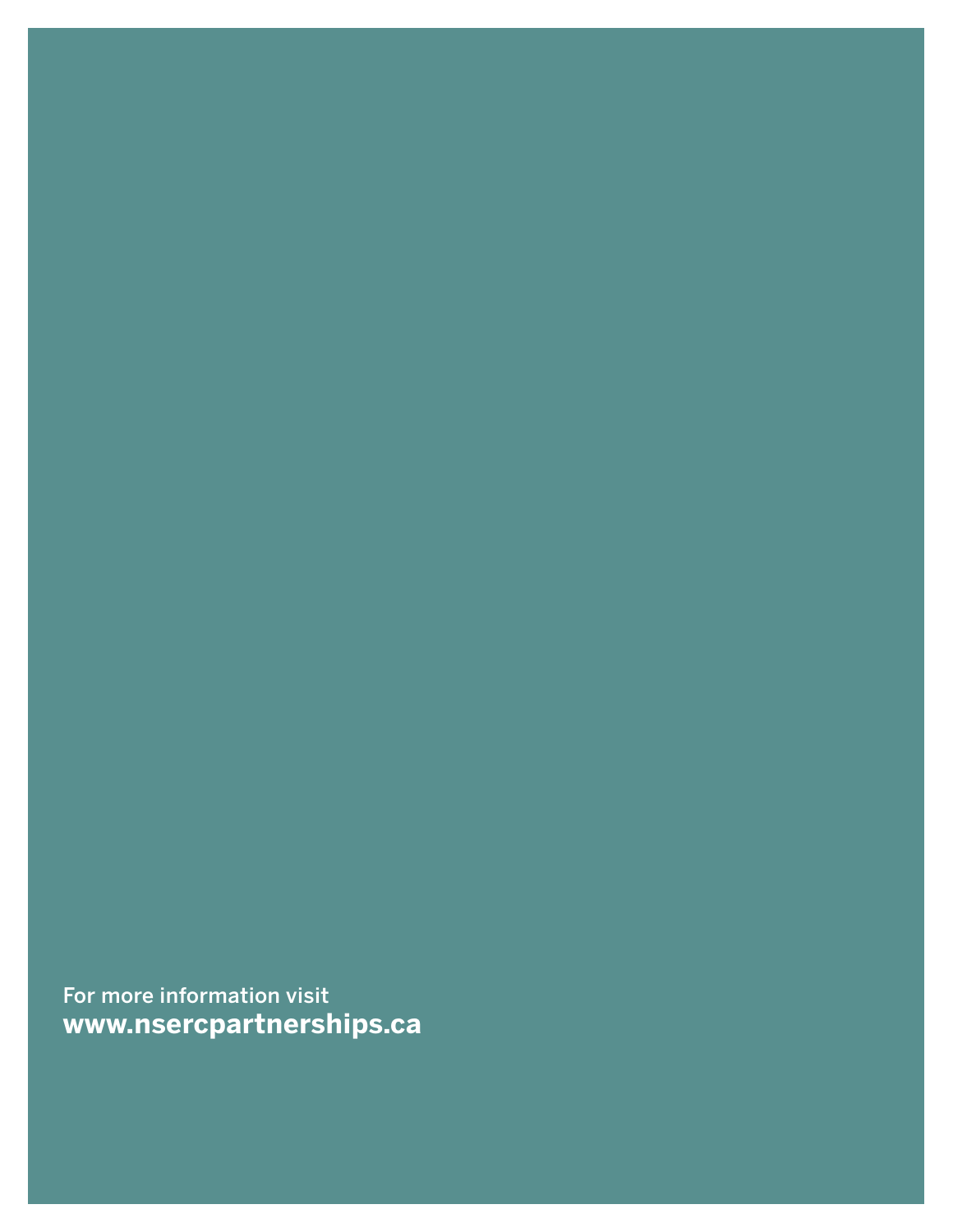

### **Helping Canadian businesses better connect, collaborate and prosper**

In 2009, following a year of consultations with businesses, the Natural Sciences and Engineering Research Council of Canada (NSERC) launched its most ambitious strategy to date to support industrial innovation—the Strategy for Partnerships and Innovation. The goals of the Strategy are to help Canadian businesses realize greater value from their investments in research and development, to accelerate commercialization, and to help students acquire the skills businesses value.

////////////////////////



### **More companies of all sizes are working with NSERC**

**Fiscal Year**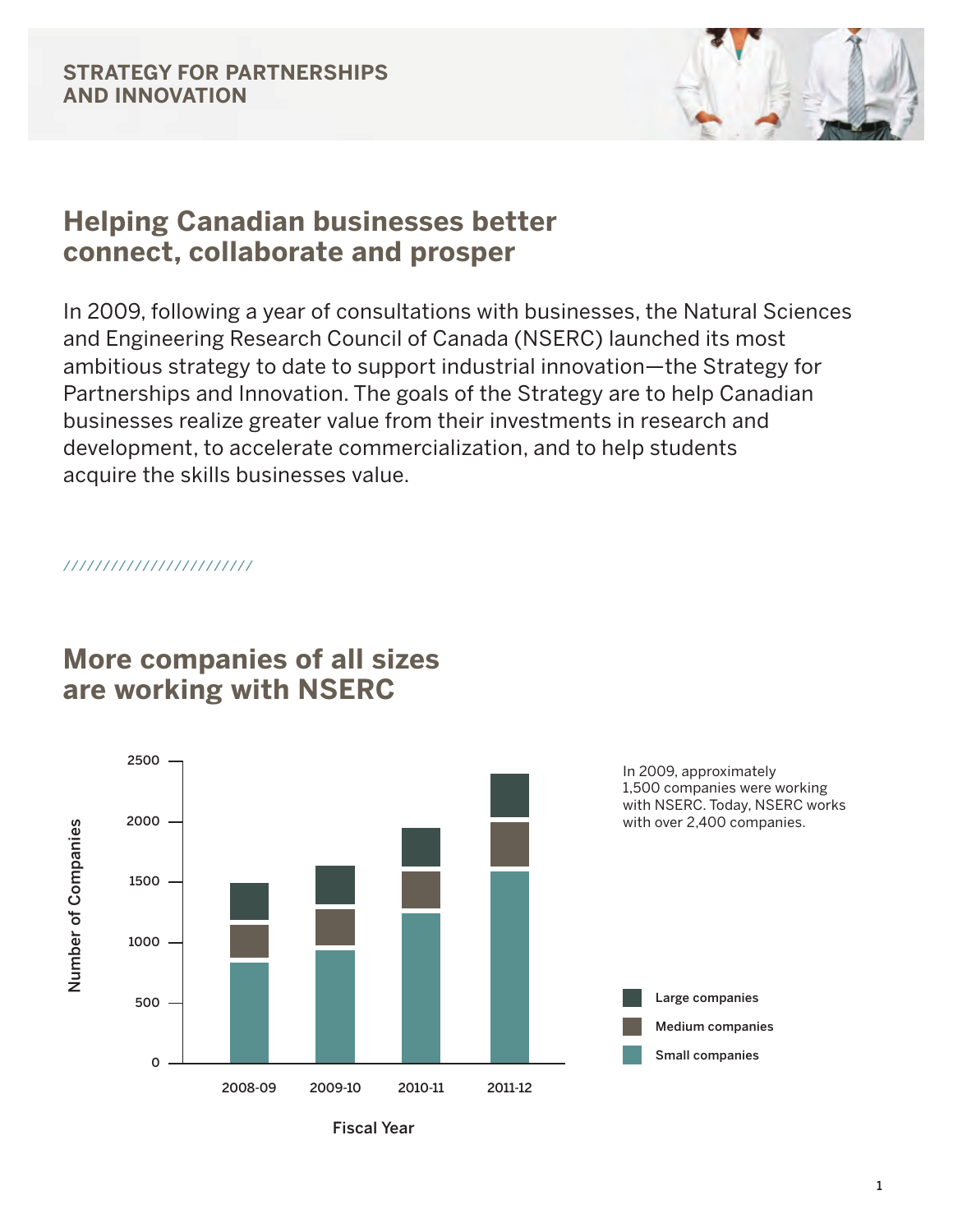### **STRATEGY FOR PARTNERSHIPS AND INNOVATION**

Three years into the Strategy's implementation, NSERC's first progress report identifies concrete results achieved in support of business innovation, and research and development (R&D) in Canada, and suggests the next steps required to maintain the momentum.

#### ////////////////////////

### **Businesses told us they needed:**

opportunities for industry and researchers to work together to support business R&D and innovation, to help grow revenues, and to expand markets for new products.

#### **In response, NSERC concentrated on four areas:**

- 1. Building sustainable relationships;
- 2. Streamlining access to NSERC programs;
- 3. Connecting people and skills; and
- 4. Focussing on priority sectors.

### **The results are compelling:**

- Industrial contributions to NSERC research partnership programs are increasing.
- Businesses are finding solutions to their R&D challenges.
- University and college students and graduates are acquiring the skills they need to find valuable work opportunities.
- Communities across Canada are benefiting from locally led innovation activities.

"With the [NSERC Industrial Research] Chair we've had opportunities to improve both technology and production processes. This ensures we can compete in a global market."

**Paul Zubick** Vice-President, Sales Waiward Steel Fabricators, a steel fabricator and erector

"This kind of technology is not likely something we could have developed in-house, because it really needs specialized expertise and input from a wide range of disciplines. That's the great advantage of working with the university."

**Robert Phernambucq** Engineer, TransCanada Pipelines Ltd., an energy company

"We tapped into NSERC to get us to the next level. Without NSERC's support, it would likely have taken us a lot longer to bring the biodiesel and co-products to market."

**Zenneth Faye** Executive Manager, Milligan Bio-Tech Inc, a bio-diesel producer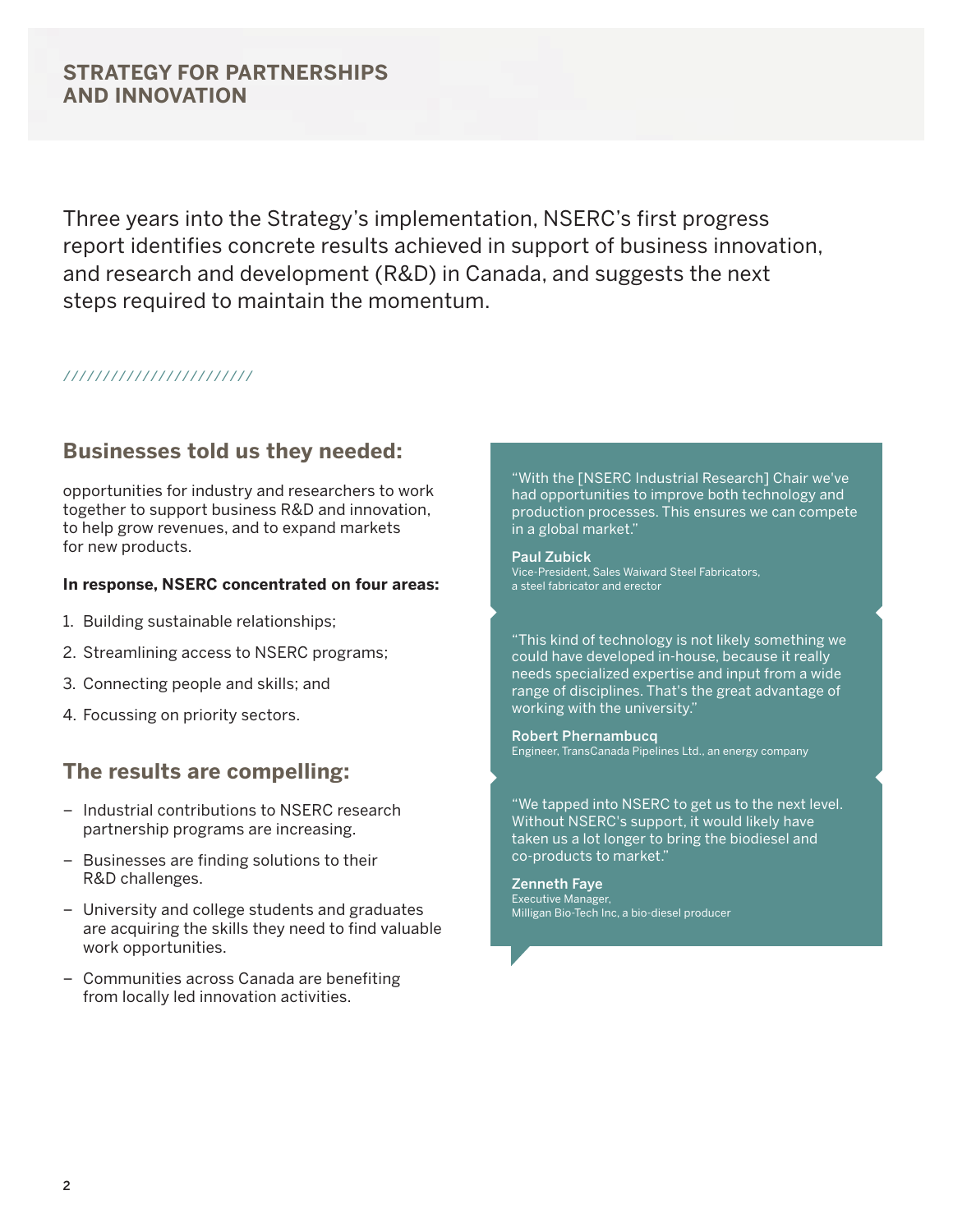

### **1. Building sustainable relationships**

#### ////////////////////////

### **Our 2009 commitment**

Facilitate business-academic relationships to create a strong foundation for future collaboration.

### **2012 results**

- Supported more than **5,400 projects** between businesses and academia.
- Enabled **1,700 new projects** between companies and academic researchers who had never worked together before through the newly established NSERC Engage Grant (a six-month grant for researchers to work on a company's specific R&D challenges).
- Helped over **800 companies** use NSERC **for the first time** to work with a researcher.
- Increased industry awareness of the benefits of partnered research, through InPartnershipa targeted bi-monthly newsletter distributed to a **readership of more than 8,000** and growing.
- Sharpened our customer focus by organizing our regional offices to concentrate on working with businesses to extend their R&D capacity by partnering with academic researchers.
- Connected companies to researchers through **240 targeted match-making events** held across Canada.

### **What businesses report about their Engage Grant projects**

**94%**

**described the project as a success**

### **73%**

**said the project will contribute to new business opportunities**

### **97%**

**gained new knowledge or technology**

### **92%**

**linked the project to new product or prototype development**

"NSERC's support for industry-university collaboration has enabled our researchers to explore new applications for their discoveries and has offered students opportunities for exploring innovation related careers".

**Stephen Toope** President, University of British Columbia

"The Engage partnership places us on the cutting edge and confers a competitive advantage. This was one of the most productive and easiest to manage collaborations in terms of funding, and a valuable program for both industry and academia."

**Gladys Stephenson** Senior Environmental Toxicologist, Stantec Consulting, an engineering consulting company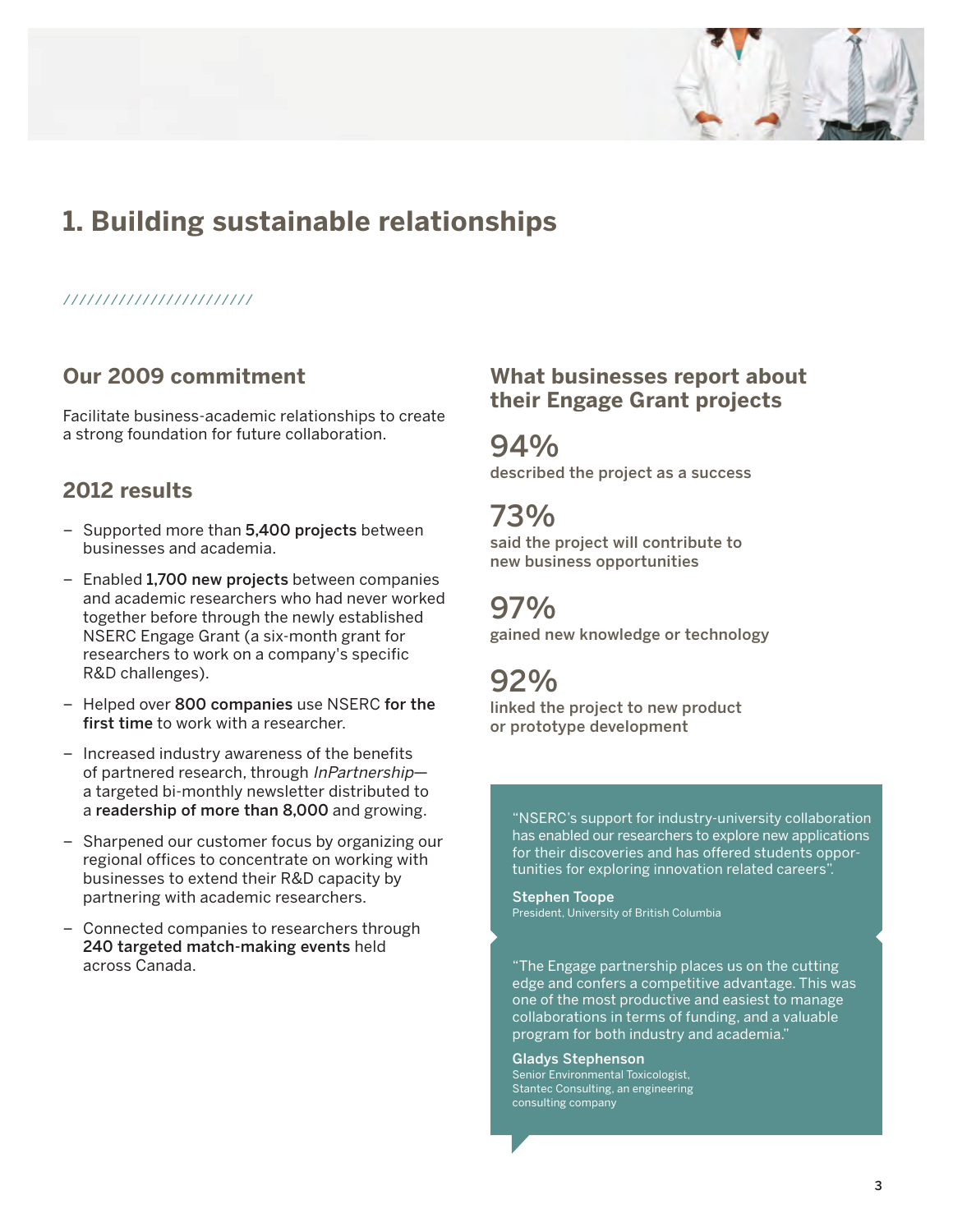### **2. Streamlining access to NSERC programs**

#### ////////////////////////

### **Our 2009 commitment**

Streamline access to NSERC partnership options to help businesses achieve greater value from working with Canadian universities and colleges.

### **2012 results**

- Reduced red tape through a simplified application process and faster decision times on grants.
- Introduced a flexible intellectual property policy that protects the rights of all participants.
- Provided businesses with access to specialized facilities and researchers through **five pilot Technology Access Centres** at colleges across Canada.
- Supported targeted, longer-term R&D through over **186 Industrial Research Chair**s at universities and colleges.
- Accelerated the development of 201 promising university technologies into the Canadian marketplace, and introduced a new option for universities and colleges to work together with companies on commercialization projects.
- Partnered with sectoral and regional granting and business development organizations to streamline access to NSERC opportunities.

#### **What businesses report about their collaborative research projects**

### **93%**

**found their project was a worthwhile investment**

### **80%**

**have developed new products and services, improved their processes, or increased competitiveness as a result of their work with a researcher**

## **75%**

**reported ongoing collaborations with researchers after the project**

### **98%**

**transferred the knowledge gained in the project into their business**

"The [NSERC-supported] research has opened up a much larger market for our product and we look forward to commercializing the findings. Engage is by far the most effective program for universities to work with corporations."

#### **Zarrar Sikander**

CEO, Youtext Mobile Technologies Inc., a mobile marketing firm

"We congratulate the Government of Canada for responding to the needs of business and supporting the contributions of colleges and polytechnics through the College and Community Innovation Program."

**James Knight**  President and CEO, Association of Canadian Community Colleges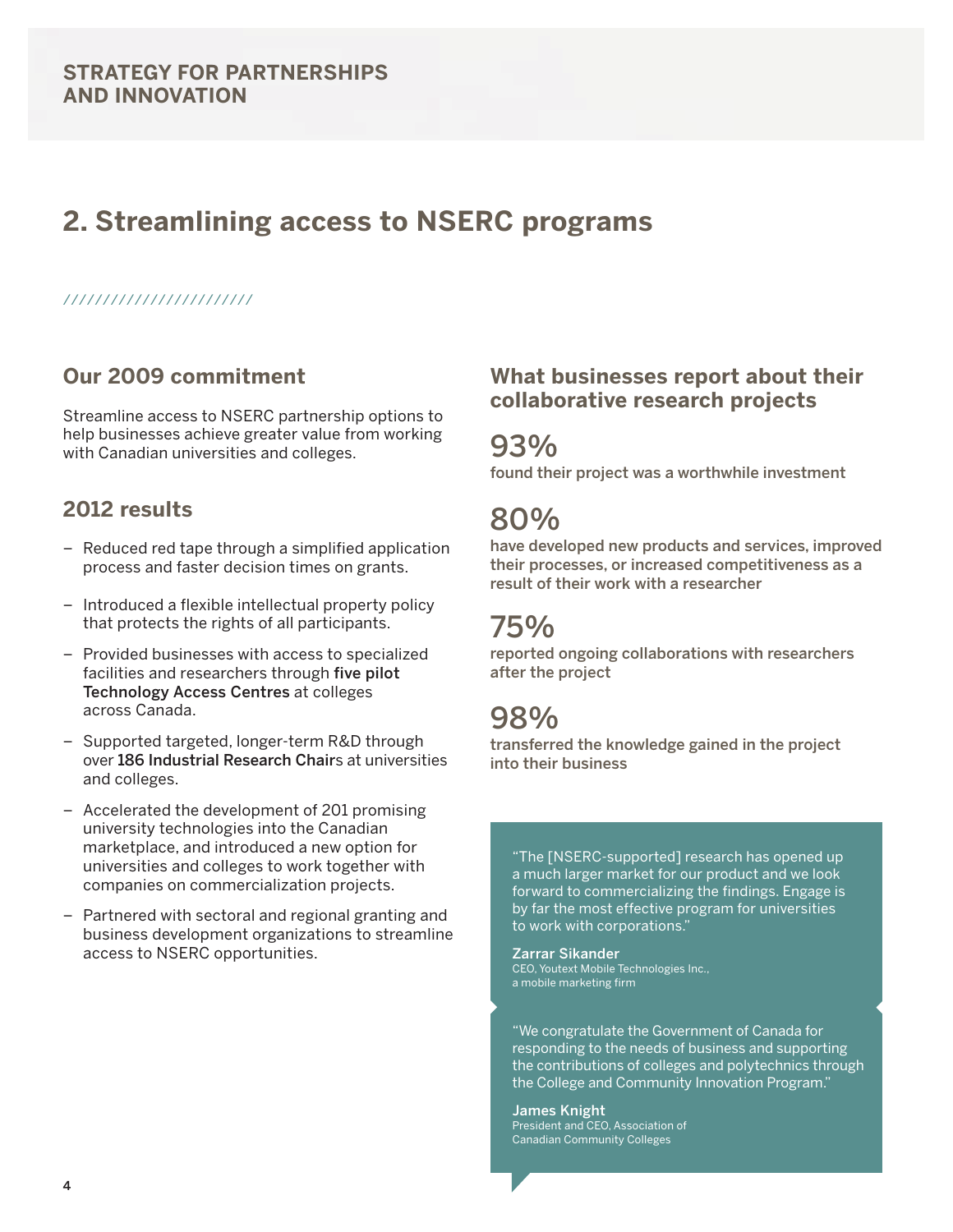

## **3. Connecting people and skills**

#### ////////////////////////

### **Our 2009 commitment**

Connect Canada's graduates to businesses, thus improving their employment prospects by ensuring they have the skills businesses value.

### **2012 results**

- **10,000 students** were funded to work in collaboration with industry in 2012 (up from 8,000 in 2009).
- **Over 225 fellows**—**recent PhD graduates** were funded to work in companies in 2011–12, a 57% increase since 2009.
- 80% of these companies reported that the fellows had improved the company's capability in R&D; and 87% were interested in hiring another fellow.
- **87% of all recent PhD graduates** interning with a company **found full-time employment** after their internship; half were hired full-time by the company they interned with.
- The number of undergraduates doing R&D internships in industry increased from **718 to 1,005** between 2009 and 2012.
- Made it easier for companies to apply for internship opportunities.

"Working with students helps us to spot promising new employees with expertise that's well matched to our business needs."

**Gerard Campeau**  CEO of Thermal Electronics Corp., an innovative thermoelectric power generation company

"NSERC's IRDF program allowed me to find a workplace where I could pursue my research interests and convert the results into real-life solutions. After the fellowship, I was offered a full-time position at the company to continue my work."

**Yu-Shen Yang**  Recent PhD graduate

"NSERC's IRDF internship is an excellent example of how increased access to advanced research capacity can help create world-class technologies. Our researcher played a key role in developing the most critical component of our technology platform."

#### **Marc Pinto**

Chief Technology Officer, Marport Deep Sea Technologies, a developer of sensing and communication technologies for deep-sea exploration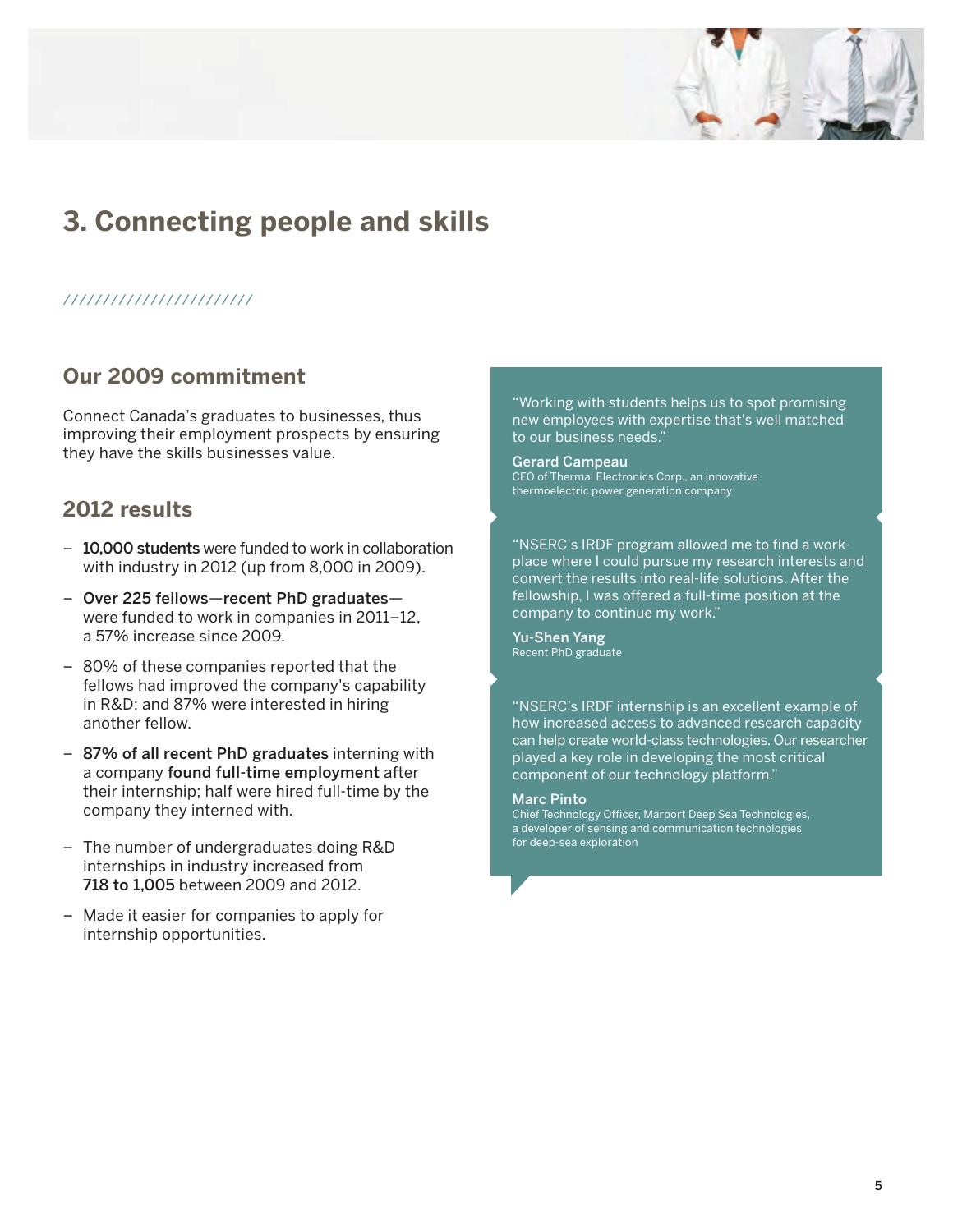### **STRATEGY FOR PARTNERSHIPS AND INNOVATION**

### **4. Focussing on priority sectors**

#### ////////////////////////

### **Our 2009 commitment**

Provide opportunities for international-scale efforts by leading research groups to advance solutions to Canada's most challenging economic, environmental and social problems and opportunities.

### **2012 results**

- Accelerated innovation in automotive design and engineering through the Automotive Partnership Canada initiative—a single-window approach involving five federal agencies. A \$91-million dollar investment to date has **generated \$175-million in R&D activity** between the private sector and university partners.
- **Increased opportunities for** Canadian participation in **international research projects** with countries such as Brazil, China, France, India, Japan and Taiwan.
- Aligned NSERC strategic initiatives to ensure that large-scale, NSERC-funded projects address priority sectors—environmental science and technologies, natural resources and energy, health and related life sciences, information and communications technologies, and manufacturing.
- Collaborated with 35 federal, 47 provincial and 57 municipal departments and agencies.

"The Automotive Partnership's first three years have established a highly successful, essential and effective innovation tool for the automotive sector."

**Automotive Partnership Canada Industry Advisory Committee**

"NSERC's Engage Grant has helped us enhance the performance, price and reliability of our product results that we anticipate will translate into commercial success."

**Antoine Paquin**  Founder, President & CEO, Solantro Semiconductor Corp., a manufacturer of photovoltaic components

"NSERC has been with us every step of the way and has played a key role in nurturing the fundamental science, skilled talent and real-world innovations that give Integran its edge."

**Gino Palumbo** CEO, Integran Technologies, Inc., an aerospace materials manufacturer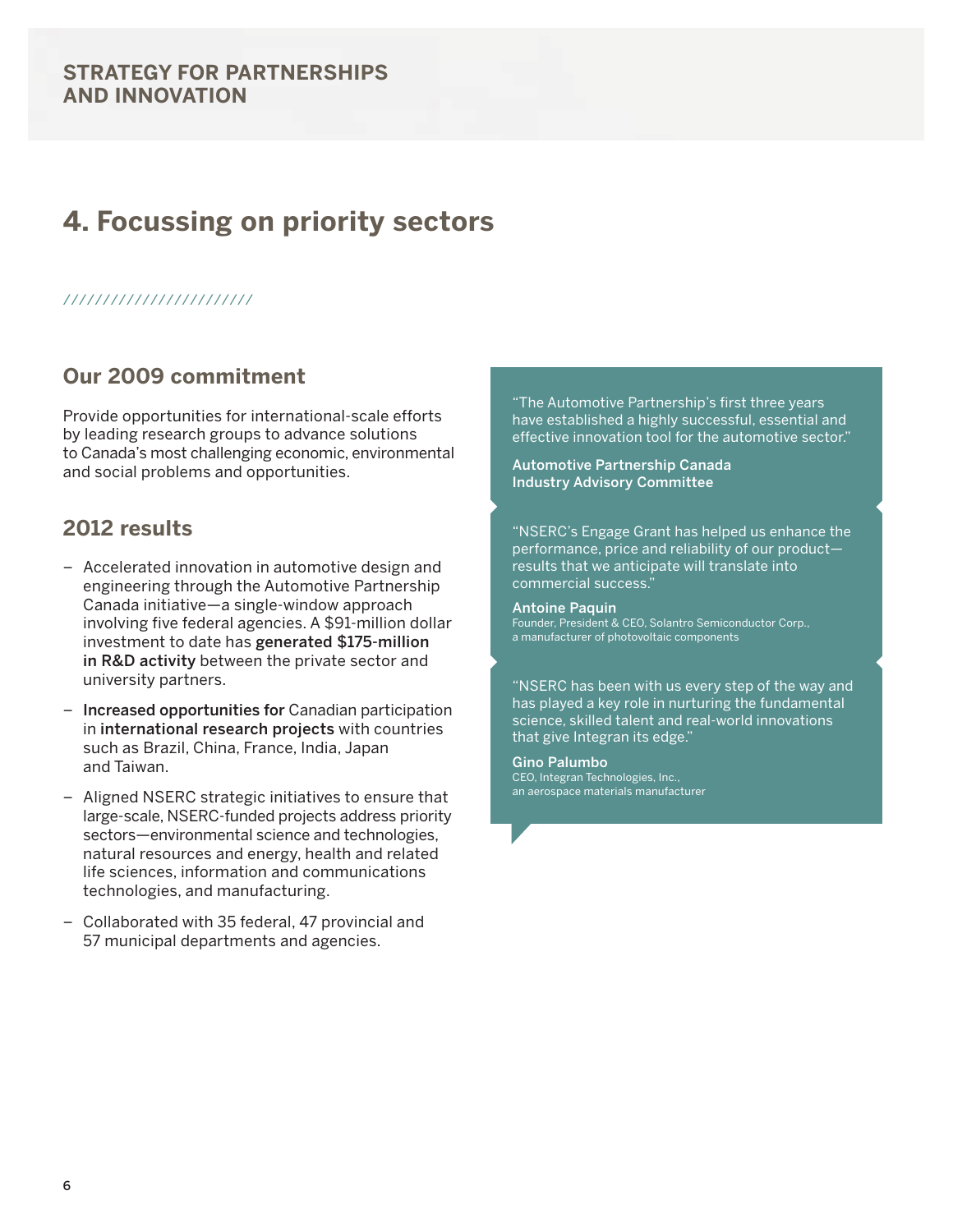### **Conclusion**

#### ////////////////////////

Against the backdrop of slowed global economic growth and decreased business expenditure on R&D in Canada, NSERC partnership initiatives have been connecting business to academia to create concrete results for companies, promote economic growth, and create jobs. Over the last three years, increasing participation and greater financial contributions from companies that work with us indicate that we are on the right track.

- Businesses have been finding solutions to their R&D challenges.
- University and college students and graduates have been gaining business-relevant skills that lead to valuable work opportunities.
- Communities across Canada have been benefiting from locally led innovation activities with national and global impacts.

"Our collaboration with Ryerson gave us about a five-year head-start over our competitors and has helped us grow the drive part of our business from around \$40 million six years ago to \$150 million today. During that same period, we have also doubled the size of our R&D group to 55 people".

#### **Navid Zargari**

Manager, Medium Voltage Development, Rockwell Automation, an industrial automation company

**Industrial contributions to NSERC research partnerships are growing**



**Fiscal Year**